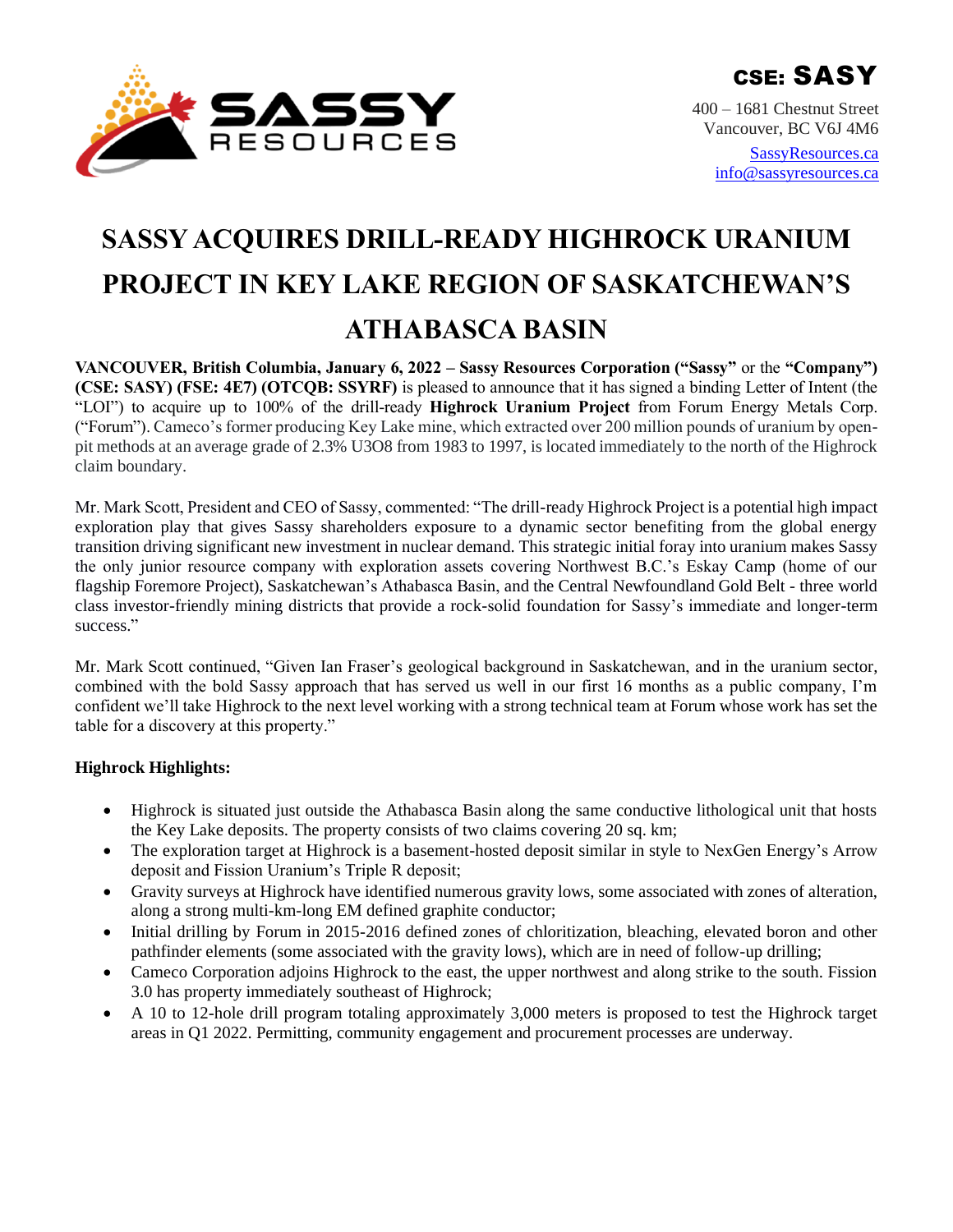# **The Deal:**

- Sassy paid Forum \$50,000 cash upon signing of the binding LOI. The LOI between Sassy and Forum describes a staged earn-in under which Sassy will initially acquire a 20% interest in Highrock by paying Forum \$50,000 cash, 250,000 Sassy shares (on February 2, 2022, post-Gander Gold date of record for share distribution) and completing \$1,000,000 in exploration expenditures during 2022;
- Sassy can earn an additional 31% interest (**51% total**) by paying \$50,000 cash and 250,000 shares on or about January 2, 2023, and by providing \$1,000,000 in exploration funding for 2023;
- Sassy can earn an additional 19% interest (**70% total**) by paying \$50,000 cash, 250,000 shares on or about January 2, 2024 and providing \$1,500,000 in exploration funding for 2024;
- The final 30% interest in the Property (**100% total**) may be acquired by Sassy by paying Forum \$150,000 in cash and 3,000,000 shares on or before December 31, 2025;
- **In total**, **to acquire 100% of Highrock**, **Sassy will pay \$350,000 in cash, issue 3,750,000 shares and provide up to \$3,500,000 in exploration funding over four years between January 3, 2022, and December 31, 2025.** Should the project advance to this stage, Sassy will pay Forum \$1,000,000 on delivery of a Feasibility Study and a further \$3,000,000 on commencement of commercial production. Forum maintains a 1% NSR on Highrock, half of which (0.5%) can be purchased by Sassy prior to the commencement of commercial production for the sum of \$1,000,000. A 1% NSR on the north claim (S-113362) is shared by third parties, half of which (0.5%) may be purchased by Sassy for the sum of \$1,000,000. A 2% NSR on the south claim (MC00013262) is held by a third party and at present is not subject to a repurchase clause;
- Forum Energy Metals will act as project operator for 2022 and 2023 and may do so at Sassy's option in 2024. Permitting and procurement processes are well underway to facilitate 2022 drilling starting as early as February. The parties have agreed to complete a Definitive Option Agreement by January 31, 2022. This Definitive Agreement is subject to customary Board, Exchange and regulatory approvals, as required.

# limit of Athabasca Basin **Key Lake deposits**  $(200 \text{ m}$ ilion Ibs) 5,300,000mN N graphitic conductor **Highrock** 6,320,000mN Athabasca Basin Key<br>road Highrock 440,000mE 6,300,000mN 460,000mE 480,000ml

### **Highrock Project Map & Area**